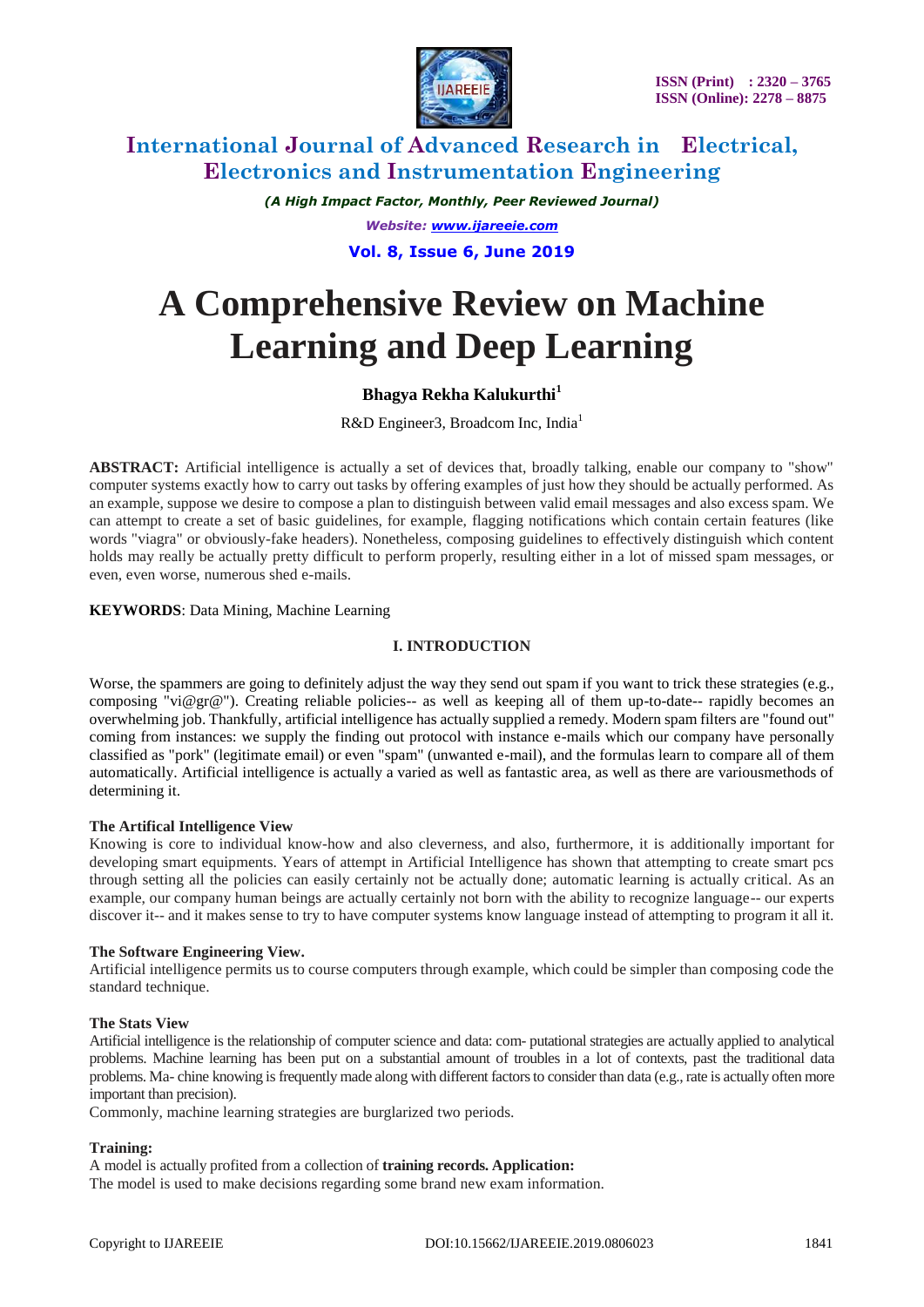

*(A High Impact Factor, Monthly, Peer Reviewed Journal)*

*Website: [www.ijareeie.com](http://www.ijareeie.com/)*

### **Vol. 8, Issue 6, June 2019**

For example, in the spam filtering instance, the instruction records constitutes email information classified as pork or spam, and also each new e-mail notification that we acquire (and which to categorize) is exam data. Nevertheless, there are actually various other methods which machine learning is made use of too.

### **II. TYPES OF MACHINE LEARNING**

A few of the principal kinds of machine learning are actually

**Supervised Learning**,through which the instruction data is actually identified along with the correct responses, e.g., "spam" or "ham." The two most usual forms of supervised knowing are actually category (where the outputs are actually separate labels, as in spam filtering system) and **regression** (where the outputs are real-valued)..

**Unsupervisedlearning,** in which our team are actually offered a compilation of unlabeled records, which we desire to examine and discover norms within. Both most important examples are actually size decrease and also **clustering.**

**Reinforcement learning,** through which an agent (e.g., a robot or even controller) seeks to discover the superior actions to take located the outcomes of previous actions.

There are actually lots of other sorts of machine learning as well, for instance.

**Semi-supervised learning**, through which just a subset of the instruction information is actually identified

**Time-series forecasting**,including in monetary markets

**Anomaly detection,**like made use of for fault-detection in manufacturing plants and also in security

Active learning, through which getting records is actually costly, and so a formula has to calculate which instruction records to get and also numerous others.

# III. **MACHINE LEARNING & DEEPLEARNING**

It is actually division of the Artificial Intelligence. the principal goal of Device Discovering to focus on numerous live straight adventure, in charge to stand for designs in relevant information and also generate improved selections in the prospect based on the instances.

Generally ML Classify 4 various ways. i.Supervised ii.Unsupervised, iii.Semi-supervised iv.Reinforcement.

**a. Supervised Learning** once again separate right into 2 groups of algorithms

**Classification:** it is when the output of a variable is actually a team, such as "Male" or even "Female" as well as "Individual" or even "Pet".

**Regression:** it is when the end result variable is genuine value, like "bucks" or even "value".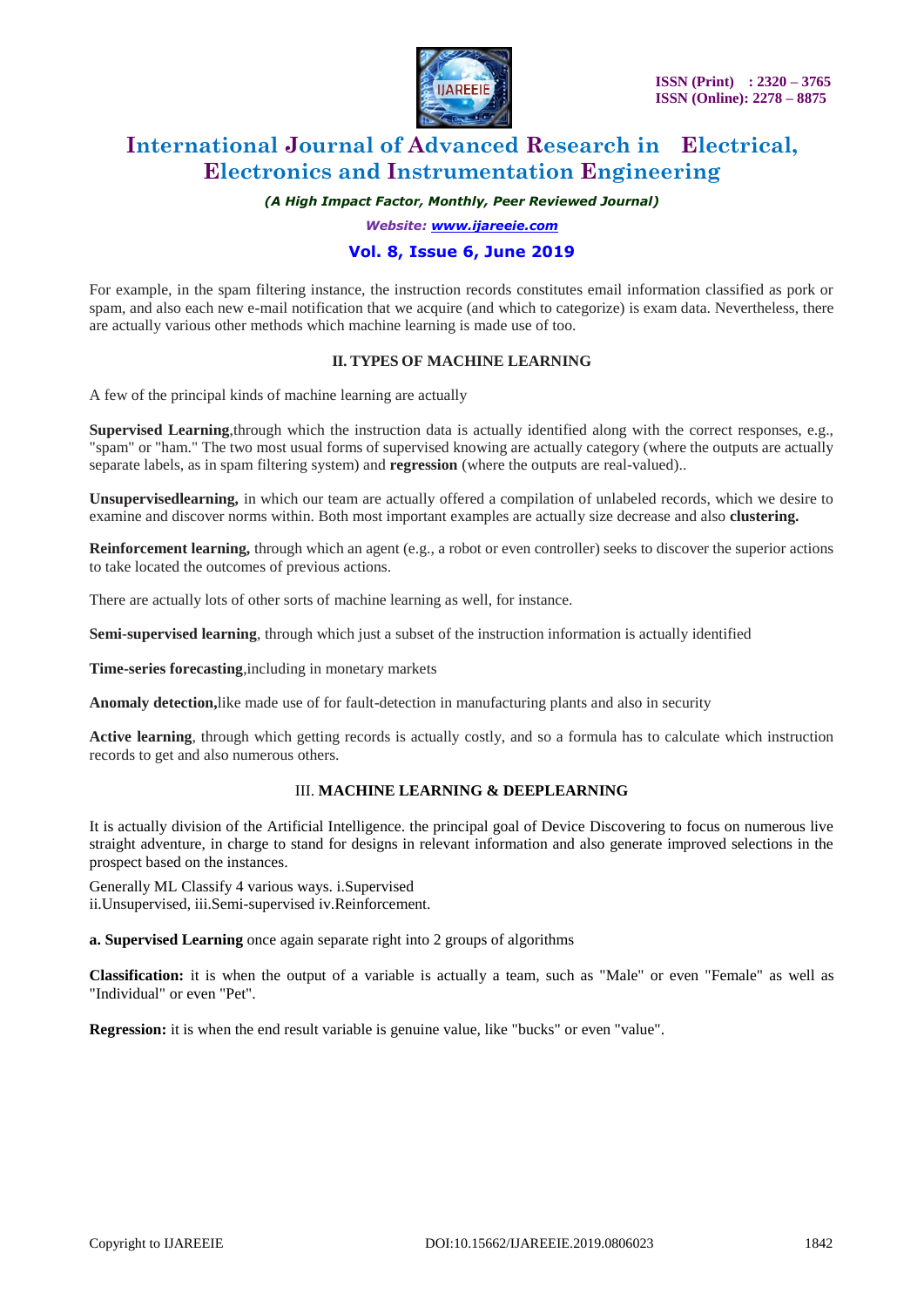

*(A High Impact Factor, Monthly, Peer Reviewed Journal)*

*Website: [www.ijareeie.com](http://www.ijareeie.com/)*

# **Vol. 8, Issue 6, June 2019**



**Figure 1 : Classification & Regression**

b. **Unsupervised** learning identify right into 2 groups of protocols

**Clustering**: it is just organizing the similar data. As an example, in the above instance each customer is actually taken into one group away from the 10 teams.

 **Association:**it is actually "relationship between individuals that get X additionally tend to acquire Y " Unsupervised learning



**Figure 2 : Clustering and Association**

### **c. Semi-supervised learning:**

It is primarily looks at the trouble of when only a quite little subset of the remarks possess equivalent training class labels.it uses a small amount of identified reinforcing a larger set of unlabelled records.



**Figure 3 : Semi-supervised learning**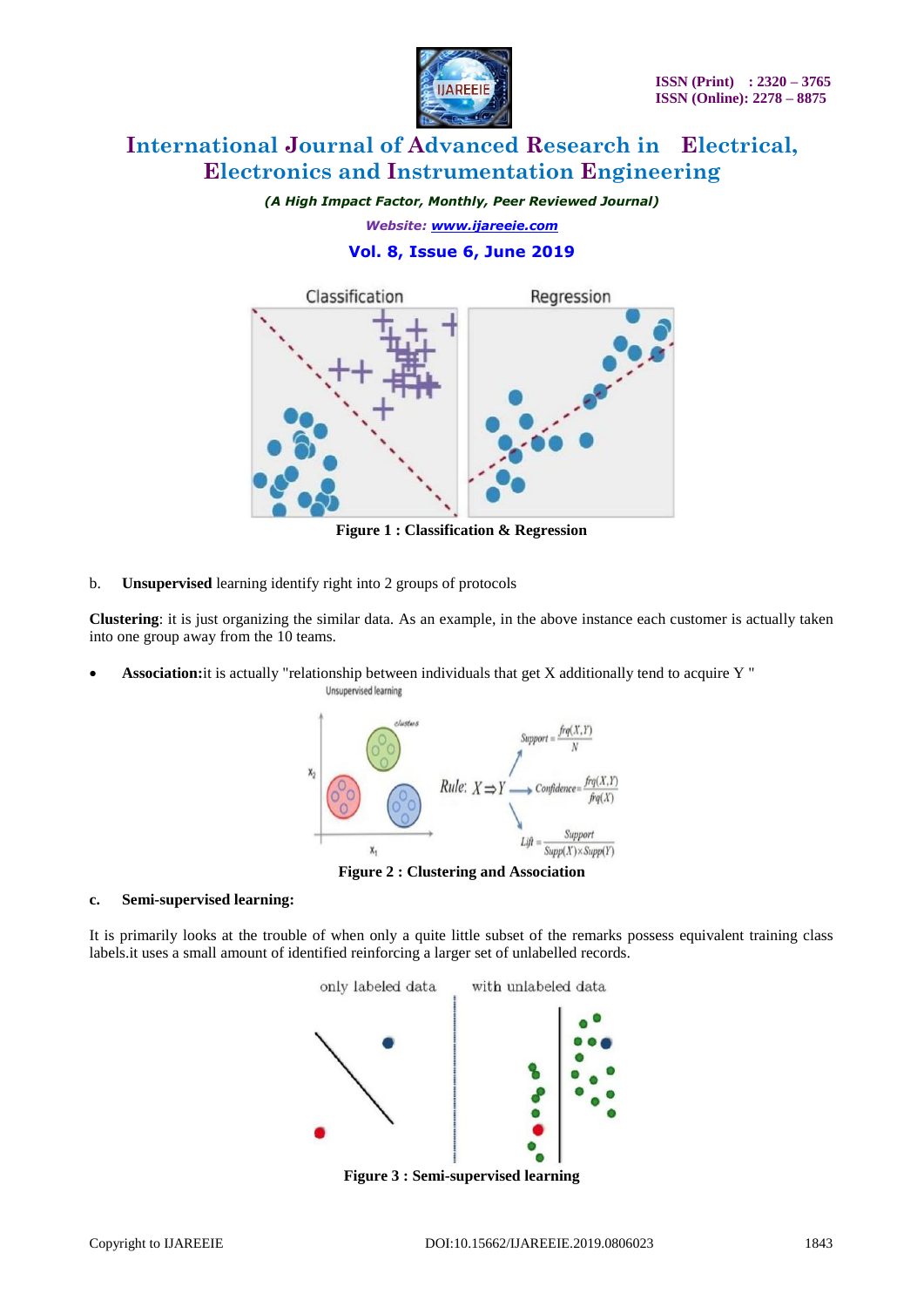

*(A High Impact Factor, Monthly, Peer Reviewed Journal)*

*Website: [www.ijareeie.com](http://www.ijareeie.com/)*

# **Vol. 8, Issue 6, June 2019**

#### **d. Reinforcement learning**

it is actually creation decision back to back. in effortless style our company can claim that O/P depends upon the state of the present I/P, and also following I/P depends on the O/P of the earlier input. for instance: "Mentally stimulating games Game"



**Figure 4 : Reinforcement learning**

### **IV. CONCLUSION**

In most cases, the accuracy of prophecies can be boosted through devising a better suited collection of attributes to describe the accessible information. For instance, think about the trouble of finding the likely fail- ure of a piece of equipment based on the time collection of sensing unit information accumulated coming from the tools. Countless components describing this time around series could be created quickly through getting distinctions, amounts, proportions, as well as averages of savage sensing unit analyses, in addition to previously specified functions. Provided a sufficiently large and lengthy- timeframe information prepared, it should be practical to automati- cally explore this large space of feasible defined functions to determine the tiny portion of all of them very most beneficial for potential understanding.

### **REFERENCES**

- 1. Chauvin, Y. as well as Rumelhart, D. Backpropagation: Concept, Architectures, as well as Applications. Lawrence Erlbaum Representatives, Hillsdale, N.J., 1995.
- 2. Clark, P. and Niblett, R. The CN2 induction formula. Mach. Learn. 3, 4 (Mar. 1989), 261-- 284.
- 3. Heckerman, D., Geiger, D., as well as Chickering, D. Learning Bayesian internet- jobs: The mix of understanding as well as statistical records. Mach. Learn. Twenty, 3 (Sept. 1995), 197-- 243.
- 4. Sugandhi Maheshwaram, "A Review on Deep Convolutional Neural Network and its Applications", International Journal of Advanced Research in Computer and Communication Engineering, Vol. 8, Issue 2, February 2019
- 5. Sugandhi Maheshwaram, "CLOUD DEPLOYMENT STRATEGIES AND CONCEPTUAL VIEW OF CLOUD COMPUTING", Alochana Chakra Journal, Volume VIII, Issue VI, 2019
- 6. Sugandhi Maheshwaram, "A Comprehensive Review on the Implementation of Big Data Solutions", International Journal of Information Technology and Management Vol. XI, Issue No. XVII, November-2016,
- 7. Sugandhi Maheshwaram, "A STUDY ON THE CHALLENGES IN HANDLING BIG DATA", International Journal of Research, Volume VIII, Issue III, March 2019
- 8. Sugandhi Maheshwaram, "A STUDY ON THE CONCEPT AND EVOLUTION OF MACHINE LEARNING", INTERNATIONAL JOURNAL FOR RESEARCH & DEVELOPMENT IN TECHNOLOGY, Volume-11,Issue-5, May-19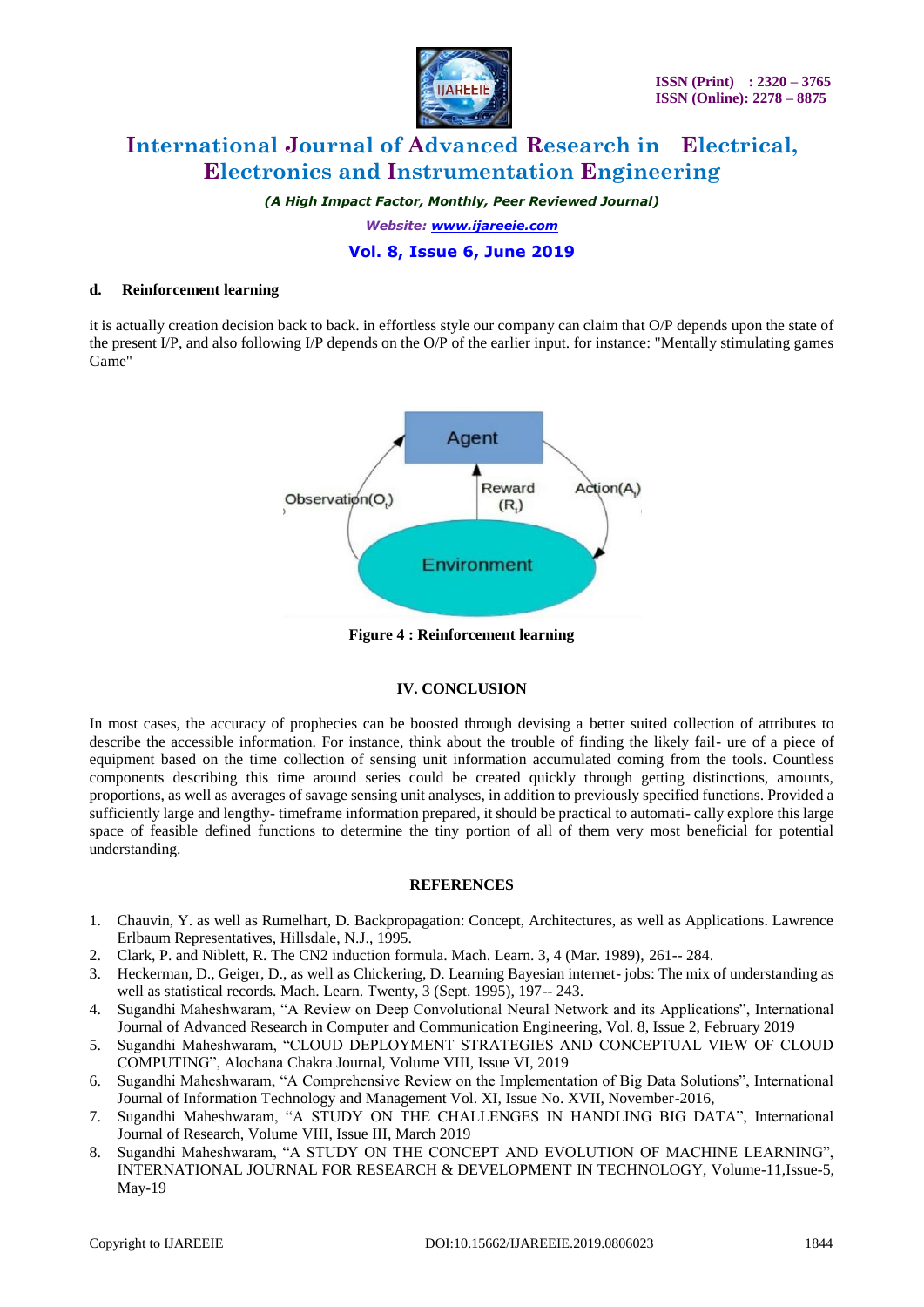

*(A High Impact Factor, Monthly, Peer Reviewed Journal)*

*Website: [www.ijareeie.com](http://www.ijareeie.com/)*

### **Vol. 8, Issue 6, June 2019**

- 9. Sugandhi Maheshwaram, "A Novel Technique for Preventing the SQL Injection Vulnerabilities", International Journal of Research and Applications, Volume 5, Issue 19, July-Sep 2018
- 10. Sugandhi Maheshwaram, "A Study on Security Information and Event Management (SIEM)", International Journal of Research and Applications, Volume 5, Issue 17, Jan-Mar 2018
- 11. Sugandhi Maheshwaram, "A Study Design of Big Data by Concentrating on the Atmospheric Information Evaluation", International Journal for Scientific Research & Development, Vol. 7, Issue 03, 2019
- 12. Sugandhi Maheshwaram, "Architectural Framework of Cloud Computing Environment", International Journal of Scientific Research in Science, Engineering and Technology, Volume 4, Issue 1, January-February 2018
- 13. Sugandhi Maheshwaram, "An Overview of Open Research Issues in Big Data Analytics", Journal of Advances in Science and Technology, Vol. 14, Issue No. 2, September-2017
- 14. Sugandhi Maheshwaram, "CLOUD DEPLOYMENT STRATEGIES AND CONCEPTUAL VIEW OF CLOUD COMPUTING", Alochana Chakra Journal, Volume VIII, Issue VI, 2019
- 15. Sugandhi Maheshwaram, "A Study on Vulnerabilities, Applications, Advantages and Routing Protocols in MANET", International Journal of Scientific Research in Science and Technology, Volume 4, Issue 1, January-February 2018
- 16. Sugandhi Maheshwaram, "An Overview towards the Techniques of Data Mining", RESEARCH REVIEW International Journal of Multidisciplinary, Volume 04, Issue 02, February 2019
- 17. Sudheer Kumar Shriramoju, "Access Control and Density Based Notion of Clusters", International Journal of Scientific Research in Science and Technology (IJSRST), Online ISSN : 2395-602X, Print ISSN : 2395-6011, Volume 1 Issue 3, pp. 215-220, July-August 2015.
- 18. Sudheer Kumar Shriramoju, "Review on NoSQL Databases and Key Advantages of Sharepoint", International Journal of Innovative Research in Science, Engineering and Technology, ISSN(Online): 2319-8753, ISSN (Print): 2347-6710, Vol. 7, Issue 11, November 2018.
- 19. Sudheer Kumar Shriramoju, "Capabilities and Impact of SharePoint On Business", International Journal of Scientific Research in Computer Science, Engineering and Information Technology (IJSRCSEIT), ISSN : 2456-3307, Volume 2, Issue 6, November-December-2017.
- 20. Sudheer Kumar Shriramoju, "Security Level Access Error Leading to Inference and Mining Sequential Patterns", International Journal of Scientific Research in Science, Engineering and Technology, Volume 2, Issue 4, July-August 2016
- 21. Sudheer Kumar Shriramoju, "An Overview on Database Vulnerability and Mining Changes from Data Streams", International Journal of Information Technology and Management, Vol. VII, Issue No. IX, August-2014
- 22. Sudheer Kumar Shriramoju, "A Comprehensive Review on Database Security Threats and Visualization Tool for Safety Analyst", International Journal of Physical Education and Sports Sciences, Vol. 14, Issue No. 3, 2019
- 23. Sudheer Kumar Shriramoju, "Integrating Information from Heterogeneous Data Sources and Row Level Security", Journal of Advances and Scholarly Researches in Allied Education, Vol. IV, Issue No. VIII, October-2012
- 24. Sudheer Kumar Shriramoju,, "A Review on Database Security and Advantages of Database Management System", Journal of Advances in Science and Technology, Vol. V, Issue No. X, August-2013
- 25. Sudheer Kumar Shriramoju, "Security Challenges of Service and Deployment Models", International Journal of Scientific Research in Science and Technology, Volume 4, Issue 8, May-June 2018
- 26. Sudheer Kumar Shriramoju, "A REVIEW ON DIFFERENT TYPES OF VIRTUALIZATION AND HYPERVISOR", Alochana Chakra Journal, Volume VIII, Issue II, February 2019
- 27. Sudheer Kumar Shriramoju, "Cloud security A current scenario and characteristics of cloud computing", International Journal of Research and Applications, Volume 5, Issue 18, Apr-Jun 2018
- 28. Sudheer Kumar Shriramoju, "SECURITY ISSUES, THREATS AND CORE CONCEPTS OF CLOUD COMPUTING", Airo International Research Journal, Volume IX, Feb 2017.
- 29. Malyadri. K, "Architecture and Components of Cloud-Based ML Framework", International Journal of Advanced Research in Electrical, Electronics and Instrumentation Engineering, Vol. 8, Issue 1, January 2019
- 30. Malyadri. K, "An Overview towards the Different Types of Security Attacks", International Journal of Innovative Research in Computer and Communication Engineering, Vol. 2, Issue 8, August 2014
- 31. Malyadri. K, "Security Threats, Security Vulnerabilities and Advance Network Security Policies", International Journal of Innovative Research in Science, Engineering and Technology, Vol. 2, Issue 9, September 2013